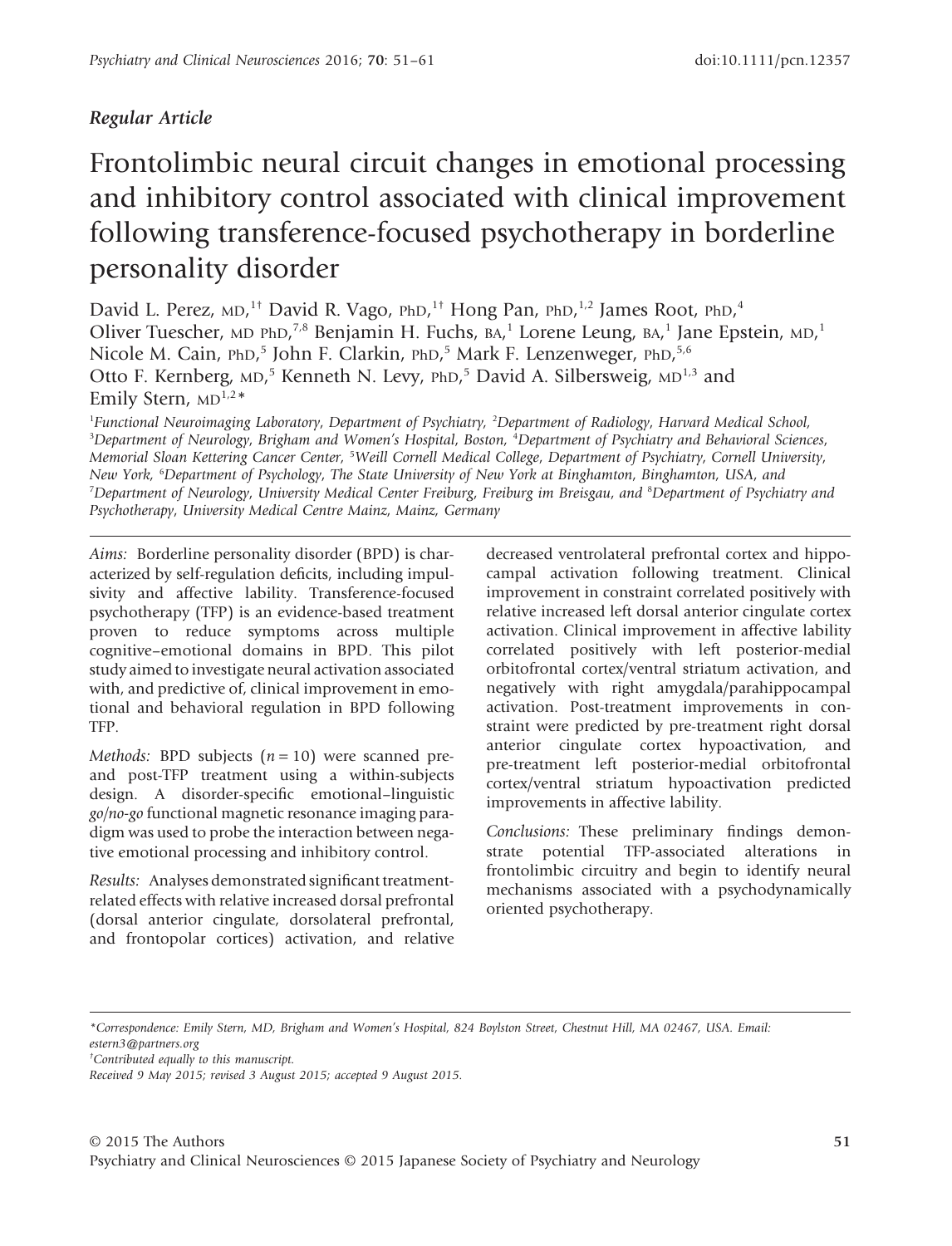**Key words:** anterior cingulate cortex, borderline personality disorder, functional magnetic resonance imaging, orbitofrontal cortex, transference-focused psychotherapy.

**B**ORDERLINE PERSONALITY DISORDER (BPD)<br>is a mental illness characterized by self-regulation and interpersonal difficulties. This inability to selfregulate is manifested by rapid mood alterations and intense emotional/behavioral responses including impulsivity, aggression, and parasuicidal behaviors.<sup>1,2</sup> The mainstay of treatment is psychotherapy, while psychopharmacologic interventions have yielded mixed results. The prevalence of BPD is approximately 1.4%, and this condition utilizes disproportionally high rates of psychiatric and medical resources. Despite these statistics, both the neurobiology and treatment of BPD have received less investigative attention than other psychiatric conditions with similar morbidity. While neural substrates of symptom expression in BPD have been investigated, the mechanisms mediating symptom improvement following psychotherapy remain poorly characterized, and few studies have investigated neural changes associated with psychodynamic psychotherapy in any population.

Functional magnetic resonance imaging (fMRI) studies probing emotional processing in BPD have identified reduced top-down regulatory prefrontal cortex (PFC) and enhanced amygdala activity. Several studies in BPD demonstrated reduced anterior cingulate cortex (ACC), frontopolar cortex (FPC), and orbitofrontal cortex (OFC) activation in conjunction with increased amygdalar activation during negative emotional processing, suggesting decreased monitoring and regulation, as well as increased reactivity in the context of negative emotional stimuli. For example, BPD patients displayed reduced FPC, subgenual and rostral ACC activation in response to fearful facial emotions,<sup>3</sup> and failed dorsal and rostral ACC activation during a negatively valenced emotional word Stroop task.<sup>4</sup> Reduced OFC activation during script-driven imagery of self-injurious behavior<sup>5</sup> and attempted emotional re-appraisal<sup>6</sup> has also been reported. In addition to PFC dysfunction, increased amygdala activation during negatively valenced picture-viewing and fear-based tasks has been characterized in BPD.<sup>3,7-10</sup> Impaired amygdalar habituation $11$  and aberrant ACC-amygdala, OFCamygdala and subgenual ACC-dorsal ACC functional

connectivity have also been demonstrated in BPD.<sup>10,12</sup> Studies of BPD have also characterized behavioral response-inhibition deficits during emotionally neutral tasks,13,14 impairments in cognitive control associated with decreased constraint,<sup>15</sup> and enhanced recall of salient, negatively valenced emotional information.<sup>16</sup>

Our group previously designed an emotional linguistic *go/no-go* fMRI study to probe the clinically salient interaction of negative affective processing and inhibitory control in BPD and healthy subjects.17,18 In healthy subjects, inhibitory control in the context of negative emotional processing selectively activated the posterior-medial OFC, dorsal ACC, dorsolateral prefrontal cortex (dlPFC), amygdala and hippocampus. When comparing BPD with healthy subjects, frontolimbic dysfunction was identified in the posterior-medial OFC and the dorsal and subgenual ACC. Specific deficits in self-reported restraint of impulsive behavior correlated with decreased posterior-medial OFC activation, while negative emotion correlated with increased extended amygdala/ventral striatum activation. Recently, use of a *go/no-go* task following anger induction identified reduced inferior frontal cortex activation in BPD compared to controls during motor inhibition.<sup>19</sup>

Transference-focused psychotherapy (TFP) is an evidence-based treatment for BPD, developed by Kernberg and colleagues, that relies on techniques of clarification, confrontation, and interpretation of affect-laden themes that emerge within the transference relationship.20 In a randomized, blinded 1-year study, TFP reduced impulsivity, anger, irritability and suicidality, and demonstrated greater multi-symptom improvement compared to dialectical behavioral therapy and supportive psychotherapy.<sup>21</sup> Importantly, unlike the two comparison therapies, TFP significantly reduced impulsivity. This pilot study used a within-subjects design to investigate changes in frontolimbic neural activation during the interaction of inhibitory control and negative emotional processing in BPD patients treated with TFP. Longitudinal changes in neural activation and predictors of treatment response were investigated, emphasizing a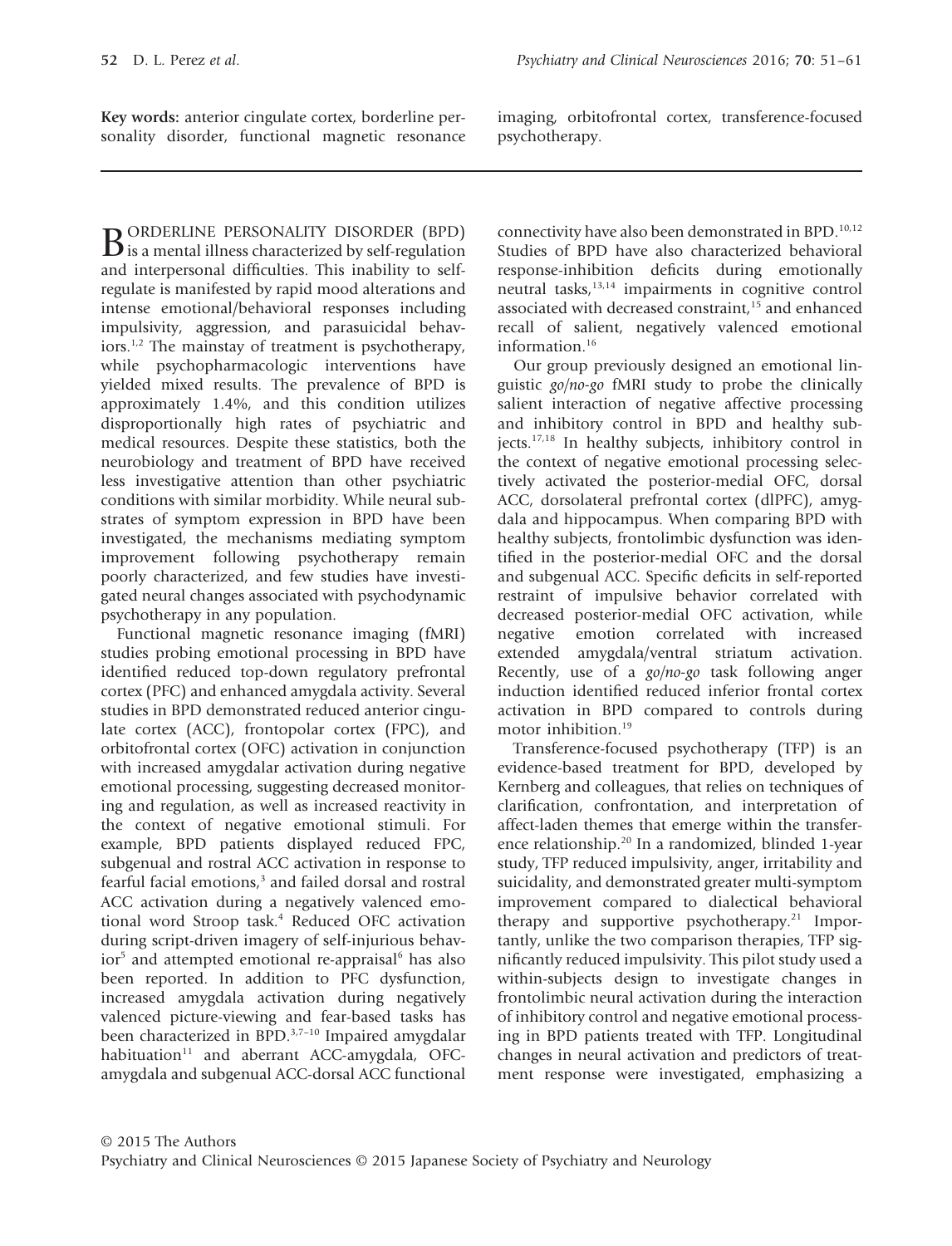dimensional approach to study neural activity associated with symptom improvement in the clinically important domains of constraint, affective lability and aggression. We hypothesized decreased amygdalar activation and increased medial PFC activation associated with TFP-related clinical improvement, and also that baseline neural activation patterns in these regions would predict treatment response.

## **METHODS**

## **Participants**

Ten women with BPD (nine right-handed; mean age =  $27.8$  years, range =  $23-32$  years) were recruited from the New York Presbyterian Hospital/Weill Cornell Medical College–Westchester Division (Supplemental Table S1). BPD diagnoses were confirmed with the International Personality Disorder Examination<sup>22</sup> (criteria score range =  $5-9$ , dimensional score range =  $10-18$ ; mean =  $15.00$ , SD = 2.45). Other current diagnoses as measured by the Structured Clinical Interview for DSM-IV-TR Axis I Disorders included panic disorder  $(n=1)$ , social phobia  $(n = 1)$ , specific phobia  $(n = 1)$ , generalized anxiety disorder  $(n=3)$ , alcohol abuse  $(n=2)$ , and cannabis abuse  $(n=2)$ . Past diagnoses included major depressive disorder  $(n=6)$ , obsessive– compulsive disorder  $(n = 1)$ , and alcohol dependence (*n* = 2). On the International Personality Disorder Examination, other categorical diagnoses included histrionic  $(n=3)$ , avoidant  $(n=1)$ , and narcissistic  $(n=2)$  personality disorders.

Five patients reported psychotropic medication during study participation (Supplemental Table S1). Written informed consent was obtained and the protocol was approved by the institutional review board of New York Presbyterian Hospital/Weill Cornell Medical College. Subject recruitment, assessments, TFP treatments, and fMRI scan acquisitions were performed at New York Presbyterian Hospital/Weill Cornell Medical College. Data analyses and manuscript preparation were approved by the Partners Human Research Committee.

Following initial assessment and pre-treatment scanning, patients participated in TFP (average number of sessions attended =  $76.60$ , SD =  $8.28$ ). TFP consisted of twice-weekly individual, 50-min sessions supervised by Otto F. Kernberg, MD and Frank Yeomans, MD, PhD. All therapists had advanced degrees in social work, psychology or psychiatry, with at least 2 years of prior experience treating BPD patients. Weekly supervision on all cases was provided for the five therapists. Ratings of adherence and competence were made by the supervisors on the TFP Adherence and Competence Rating Scale.<sup>23</sup> Interrater reliability between two raters was high (intraclass correlation coefficient  $[ICC] = 0.96$ ). All participants received the Multidimensional Personality Questionnaire  $(MPQ)<sup>24</sup>$  the Affective Lability Scale  $(ALS)<sup>25</sup>$ and the Overt Aggression Scale-Modified (OAS-M)<sup>26</sup> prior to TFP and at follow-up scanning. The MPQ was used to relate the clinically relevant factor of constraint to functional neuroimaging results. A high level of constraint reflects tendencies to inhibit and restrain impulse expression. The ALS is a 54-item self-report instrument where subjects rate the tendency of their mood to shift between normal to affectively charged domains of anger, depression, elation and anxiety, as well as their tendency to shift between depression and elation and between depression and anxiety. OAS-M is a clinician-rated scale that characterizes aggressive behavior within the past week based on observation and self-report.

### **fMRI task**

Participants underwent pre-treatment and posttreatment scanning (average scan interval = 12.1 months; range  $= 10-14$  months) while they performed an emotional linguistic *go*/no-go task,<sup>17</sup> with verbal stimuli containing themes salient for BPD (Supplemental Figure S1). Participants were instructed to perform a right-index-finger buttonpress immediately after (silently) reading a word appearing in normal font (*go* trial) and to inhibit this response after reading a word in italicized font (*no-go* trial). Button-press responses and reaction times were recorded. Following scanning, participants performed word recognition and valence rating tasks.

### **fMRI data acquisition, image processing and analysis**

Imaging data were acquired pre- and post-TFP with a GE SIGNA 3Tesla MRI scanner (GE Medical Systems, Milwaukee, WI, USA; Supplemental Methods). The fMRI imaging data processing procedures were performed using customized Statistical Parametric Mapping software, and a two-level voxel-wise linear random-effects model was utilized to examine the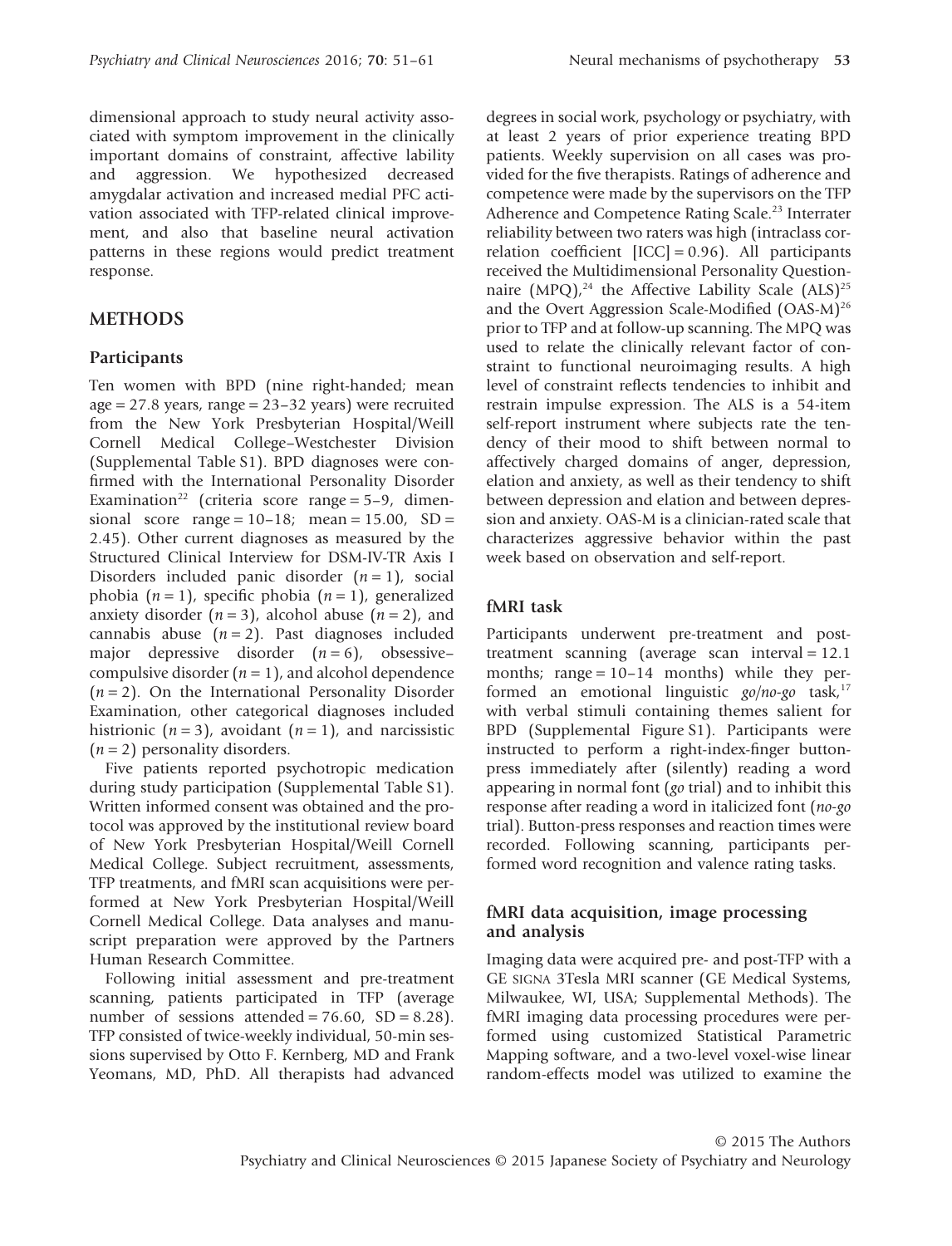effect sizes of the key Group/Condition contrasts in a three-way repeated-measures analysis of covariance (ANCOVA) setting (Supplemental Methods). Based on *a priori* hypotheses derived from our prior studies<sup>18</sup> as well as theoretical considerations, $17-19$  regions of interest (ROI) were the bilateral posterior-medial OFC, ACC and amygdala. Based on previous differential activation in BPD versus healthy subjects, $18$ planned contrasts of interest (COI) probing motor inhibitory control during negative versus neutral emotional processing were selected. COI were examined: (i) as a function of treatment ([*post-treatment scan* vs *pre-treatment scan*] × [*negative* vs *neutral*] × [*no-go* vs *go*]); and (ii) as predictors of treatment response (*pre-treatment scan*: [*negative* vs *neutral*] × [*no-go* vs *go*]) via correlations with TFP-related changes in MPQ-constraint, ALS-total and OAS-M. The statistical significance of the group-level comparison/interaction was assessed based on Gaussian Random Field theory as implemented in SPM. The group-level *t*-statistic map of a COI was initially thresholded at a voxel-wise *P*-value < 0.01 and a spatial extent  $>1/4$  cc. For an ROI, the predicted peaks were considered statistically significant if their initial voxel-wise *P*-value was <0.001 and familywise-error-rate (FWE) corrected *P*-value was <0.05 over a sphere with a radius  $= 6.2$  mm that resulted in a search volume of 1 cc.

# **RESULTS**

## **Behavioral and treatment results**

There were no statistically significant treatmentrelated effects with in-scanner task performance as measured by reaction times and commission/ omission errors. Likewise, there were no statistically significant treatment-related effects on valence ratings and word recognition. Although not powered specifically to measure TFP-related clinical changes, statistically significant improvements were found post- versus pre-TFP in ALS-total (*P* = 0.038; pretreatment mean  $48.30 \pm 11.97$ ; post-treatment mean 40.50 ± 11.28) and OAS-M (*P* = 0.011; pretreatment mean  $13.92 \pm 10.28$ ; post-treatment score  $6.67 \pm$ 3.91) using repeated measures analysis of variance (ANOVA). Change in MPQ-constraint clinical scores was not statistically significant ( $P = 0.324$ ; pretreatment mean  $64.20 \pm 13.82$ ; post-treatment mean  $68.40 \pm 11.63$ ).

## **Neuroimaging results**

The COI probing the neural substrates of the interaction of negative (versus neutral) emotional processing and behavioral inhibition as a function of longitudinal TFP treatment was the three-way interaction term: ([*post-treatment scan* vs *pre-treatment scan*] × [*negative* vs *neutral*] × [*no-go* vs *go*]). In comparison to pre-treatment scans, BPD patients showed relative increased activation in cognitive control regions, including right anterior-dorsal ACC, dlPFC and FPC. Relative activation decreases were found in left ventrolateral PFC (vlPFC) (inferior frontal gyrus [*pars orbitalis* and *triangularis*]) and hippocampus (see Figure 1 and Supplemental Tables S2 and S3).

Correlational analyses assessed the association between clinical improvement in domains of interest following treatment and changes in neural activity during behavioral inhibition in the context of negative versus neutral emotional processing. With the three-way interaction contrast ([*post-treatment scan* vs *pre-treatment scan*] × [*negative* vs *neutral*] × [*no-go* vs *go*]), improvements in MPQ-constraint scores correlated positively with left anterior-dorsal ACC activation. Improvements in ALS-total correlated positively with left posterior-medial OFC/ventral striatum activation, and negatively with right amygdala/ parahippocampal cortex activation (see Figure 2 and Supplemental Tables S2 and S4).

Neural predictors of treatment response were examined by correlating pre-treatment neural activation to changes in clinical scores using the two-way contrast: (*pre-treatment scan*: [*negative* vs *neutral*] × [*no-go* vs *go*]). Improvements in MPQ-constraint negatively correlated with pre-treatment right anterior-dorsal ACC activation. Improvement in ALStotal negatively correlated with left posterior-medial OFC/ventral striatum activation (see Figure 3 and Supplemental Tables S2 and S4).

# **DISCUSSION**

This initial study examined changes in frontolimbic neural activity associated with TFP treatment in BPD patients while probing behavioral inhibition in the context of negative emotional processing. Based on our previously published neuroimaging findings in healthy<sup>17</sup> and BPD subjects,<sup>18</sup> along with psychological and neurobiological models of  $BPD<sub>1</sub><sup>27,28</sup>$  we hypothesized treatment-related changes in prefrontal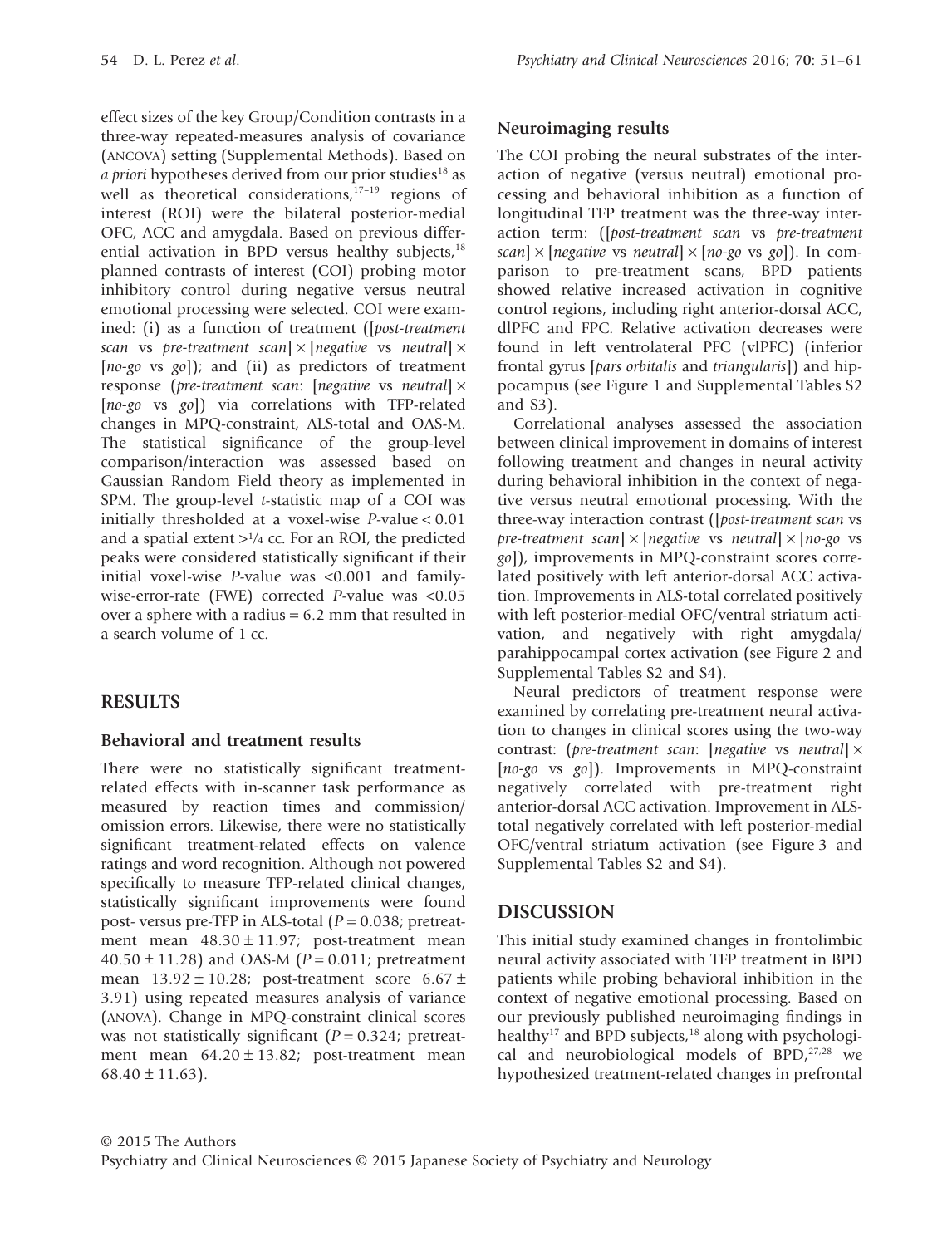**Figure 1.** Increased dorsal anterior cingulate and dorsolateral prefrontal cortex activation and decreased inferior frontal gyrus and hippocampus activation during behavioral inhibition in the context of negative emotional processing post- vs pretransference-focused psychotherapy (TFP). Panels (a)–(d) depict the interaction ([*post-treatment* vs *pretreatment*] × [*negative* vs *neutral*] × [*no-go* vs *go*]) (Supplementary Table S2 and S3). Statistical parametric maps are thresholded at a voxelwise *P*-value of 0.01. Following treatment with TFP, borderline personality disorder patients demonstrated relative increased activation in the (a) right anterior-dorsal anterior cingulate cortex (voxel-wise *P*-value = 0.001; corrected *P*-value =  $0.022$ ) and the (b) right dorsolateral prefrontal cortex (voxel-wise *P*-value = 0.001); relative activation decreases following treatment were noted in the (c) left inferior frontal gyrus (voxel-wise *P*-value < 0.001) and the (d) left hippocampus (voxel-wise *P*-value =  $0.001$ ). ( $\Box$ ) *Go*. ( ) *No-go*.

and limbic regions as neural mechanisms associated with TFP-mediated clinical improvement.

Treatment with TFP was associated with relative activation increases in emotional and cognitive control areas and relative decreases in areas associated with emotional reactivity and semantic-based memory retrieval. These findings suggest that TFP may potentially facilitate symptom improvement in BPD, in part, by improving cognitive–emotional control via increased dorsal ACC, posterior-medial OFC, frontopolar, and dlPFC engagement. Baseline ACC dysfunction has been characterized in BPD across a number of affectively valenced paradigms.3,4,9,10,12,18,19 The subgenual, perigenual and

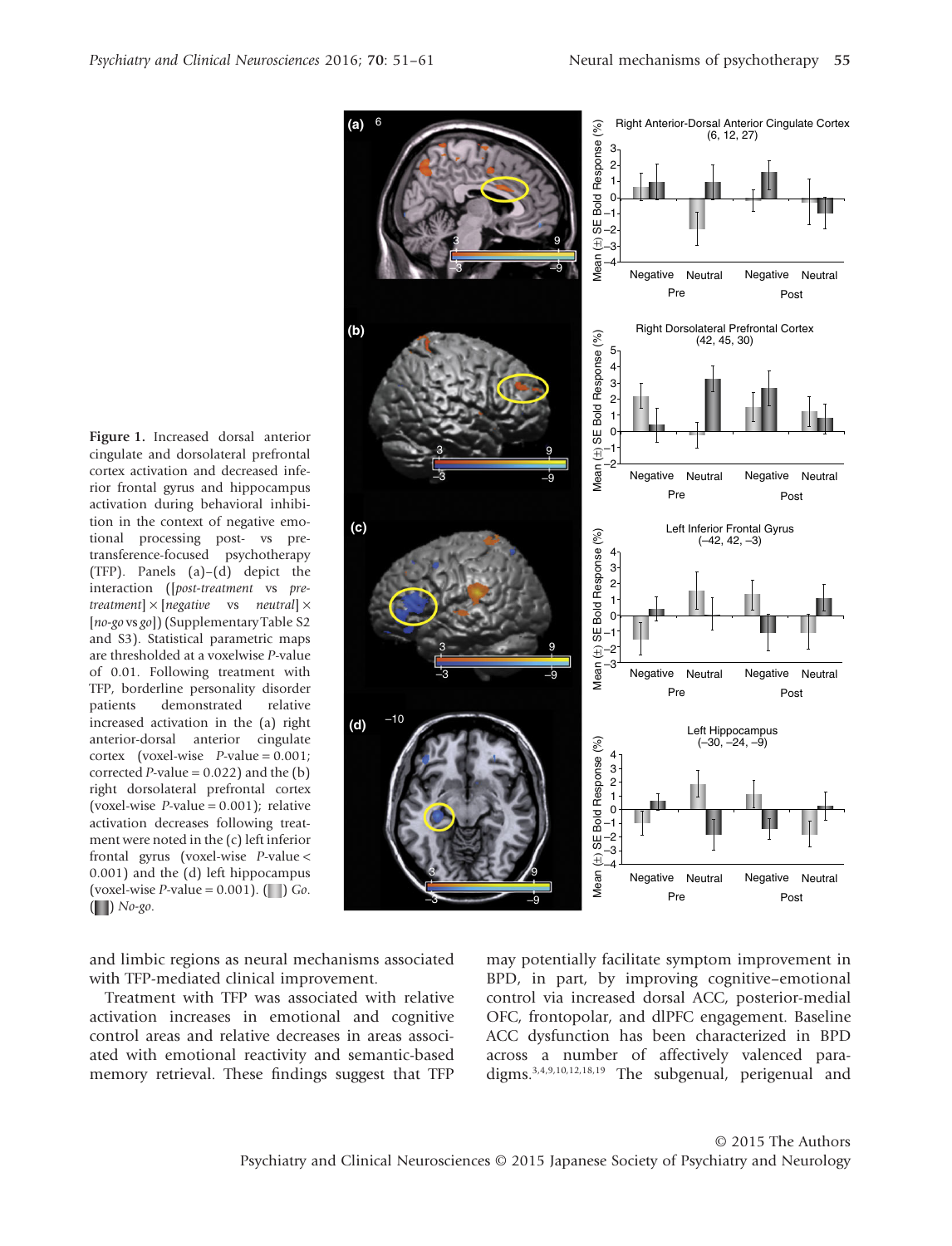

**Figure 2.** Dorsal anterior cingulate, posterior-medial orbitofrontal, amygdala, and inferior frontal gyrus activation changes post- vs pre-transferencefocused psychotherapy correlated with clinical improvement. Panels (a)–(d) depict correlational analyses of postvs pre-treatment-related effects on constraint, affective lability, and aggression for the interaction ([*posttreatment* vs *pre-treatment*] × [*negative* vs *neutral*] × [*no-go* vs *go*]) (Supplementary Table S2 and S4). Statistical parametric maps are thresholded at a voxelwise *P*-value of 0.01. Panel (a) shows a positive correlation between improvements in Multidimensional Personality Questionnaire (MPQ) – Constraint score and relative increased activation in the left anterior-dorsal anterior cingulate cortex (voxel-wise *P*-value < 0.001, corrected *P*-value = 0.002). Panel (b) shows a positive correlation between improvements in Affective Lability Scale (ALS) – Total score and relative increased activation in the left posterior-medial orbitofrontal cortex/ventral striatum (voxel-wise *P*-value = 0.001, corrected  $P$ -value = 0.028). Panel (c) shows a negative correlation between improvements in ALS-Total score and relative decreased activation in the right amygdala/parahippocampal cortex (voxel-wise *P*-value < 0.001, corrected  $P$ -value = 0.005). Panel (d) shows a positive correlation between improvements in Overt Aggression Scale-Modified (OAS-M) aggression score and relative increased activation in the left inferior frontal gyrus (voxel-wise *P*-value = 0.001). X-axes formatted so that increasing values reflect clinical improvement. BOLD, blood-oxygenlevel-dependent.

anterior-dorsal ACC subregions are heavily interconnected with limbic regions, including the amygdala and hippocampus, while the anterior and posterior dorsal ACC subregions are interconnected to lateral prefrontal and premotor regions involved in higherorder executive and behavioral functions.29 Based on structural connectivity, the anterior-dorsal ACC may be conceptualized as a critical node for the convergence of emotional regulation, cognitive control and behavioral expression. The anterior-dorsal ACC and dlPFC have been described as having regulatory efferent connections to the amygdala. TFP treatment was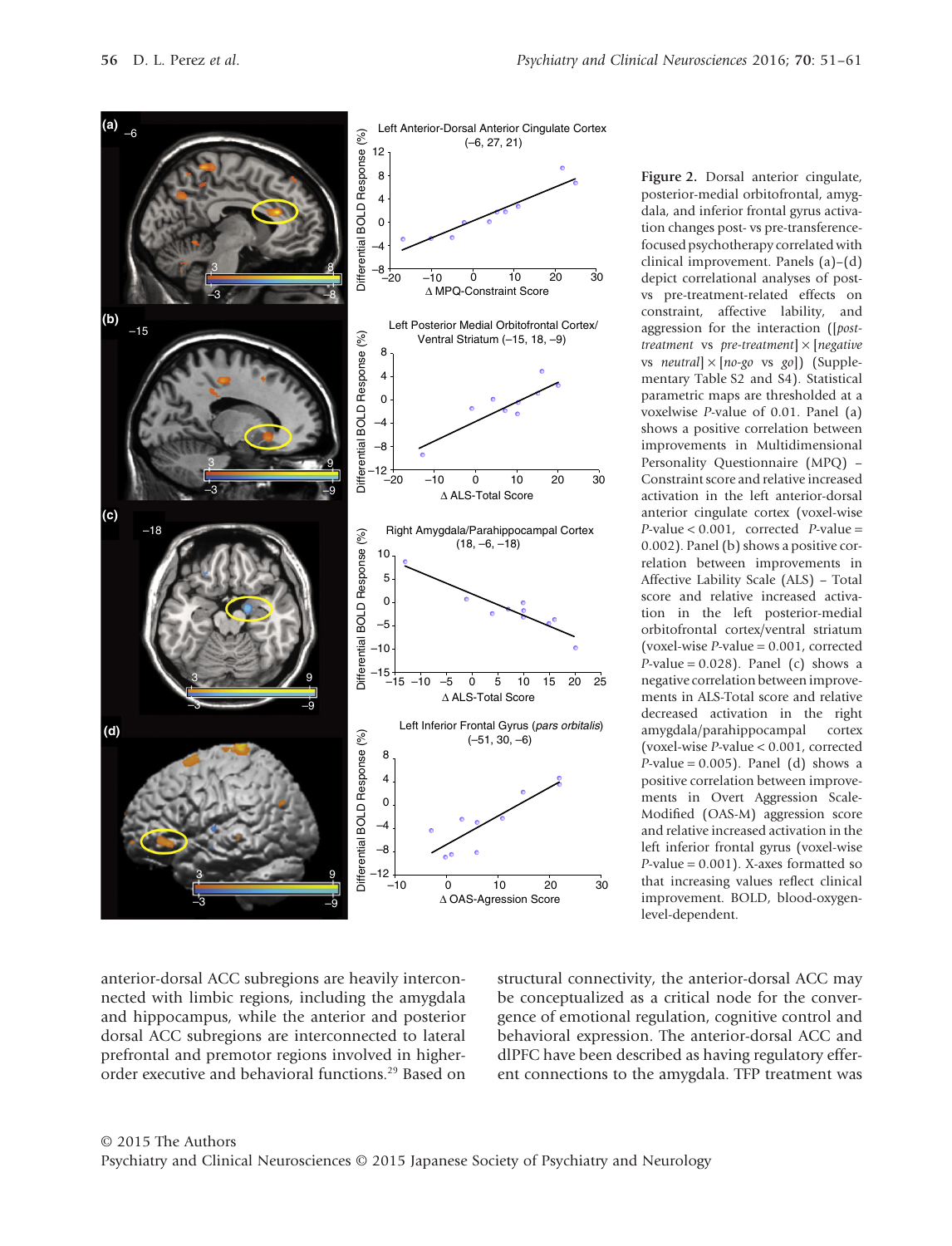

**Figure 3.** Pre-treatment dorsal anterior cingulate and posterior medial orbitofrontal activation negatively correlated with clinical improvement.

Panels (a)–(b) depict correlational analyses of pre-treatment-related effects on constraint and affective lability for the interaction (*pre-treatment*: [*negative* vs *neutral*] × [*no-go* vs *go*]) (Supplementary Table S2 and S4). Statistical parametric maps are thresholded at a voxelwise *P*-value of 0.01. Panel (a) shows an inverse correlation between pre-treatment activation in the right anterior-dorsal anterior cingulate cortex and post-treatment improvements in Multidimensional Personality Questionnaire (MPQ) – Constraint score (voxel-wise *P*-value < 0.001, corrected *P*-value = 0.002). Panel (b) shows an inverse correlation between pre-treatment activation in the left posterior-medial orbitofrontal cortex/ventral striatum and post-treatment improvements in Affective Lability Scale (ALS) – Total score (voxel-wise *P*-value < 0.001, corrected *P*-value = 0.013). X-axes formatted so that increasing values reflect clinical improvement. BOLD, blood-oxygen-level-dependent.

associated with relative increases in dorsal ACC and dlPFC activation following treatment. Post- versus pre-treatment anterior-dorsal ACC activation correlated positively with improvements in constraint, while reduced pre-treatment anterior-dorsal ACC activation predicted clinical improvement in constraint. The association between clinical improvement, low pre-treatment, and relatively elevated post-treatment anterior-dorsal ACC activation suggests that TFP may potentially modulate neural activity in this region to improve behavioral restraint.

Enhanced post- versus pre-treatment and blunted pre-treatment posterior-medial OFC activation positively correlated with improvement in affective lability. The medial OFC is implicated in emotion- and value-based decision-making, behavioral flexibility and choice maintenance, with medial/lateral functional distinctions based on anatomical connectivity suggesting that the medial OFC (and its ventral striatum connections) subserves behavioral responses in the context of viscerosomatic function, while lateral OFC mediates more sensory-based evaluations.30 The posterior-medial OFC is particularly implicated in emotion regulation given its ACC, lateral PFC, amygdala, and hypothalamic connections.

In addition to modulation of medial PFC, TFPassociated amygdalar effects were also observed. Improvements in affective lability inversely correlated with post- versus pre-treatment right amygdala activation during behavioral inhibition in the context of negative emotional processing. The amygdala is critical for negative emotion and fear expression, salience, and emotional memory. Consistent with models of emotion and behavioral regulation, response to TFP was associated with increased dorsal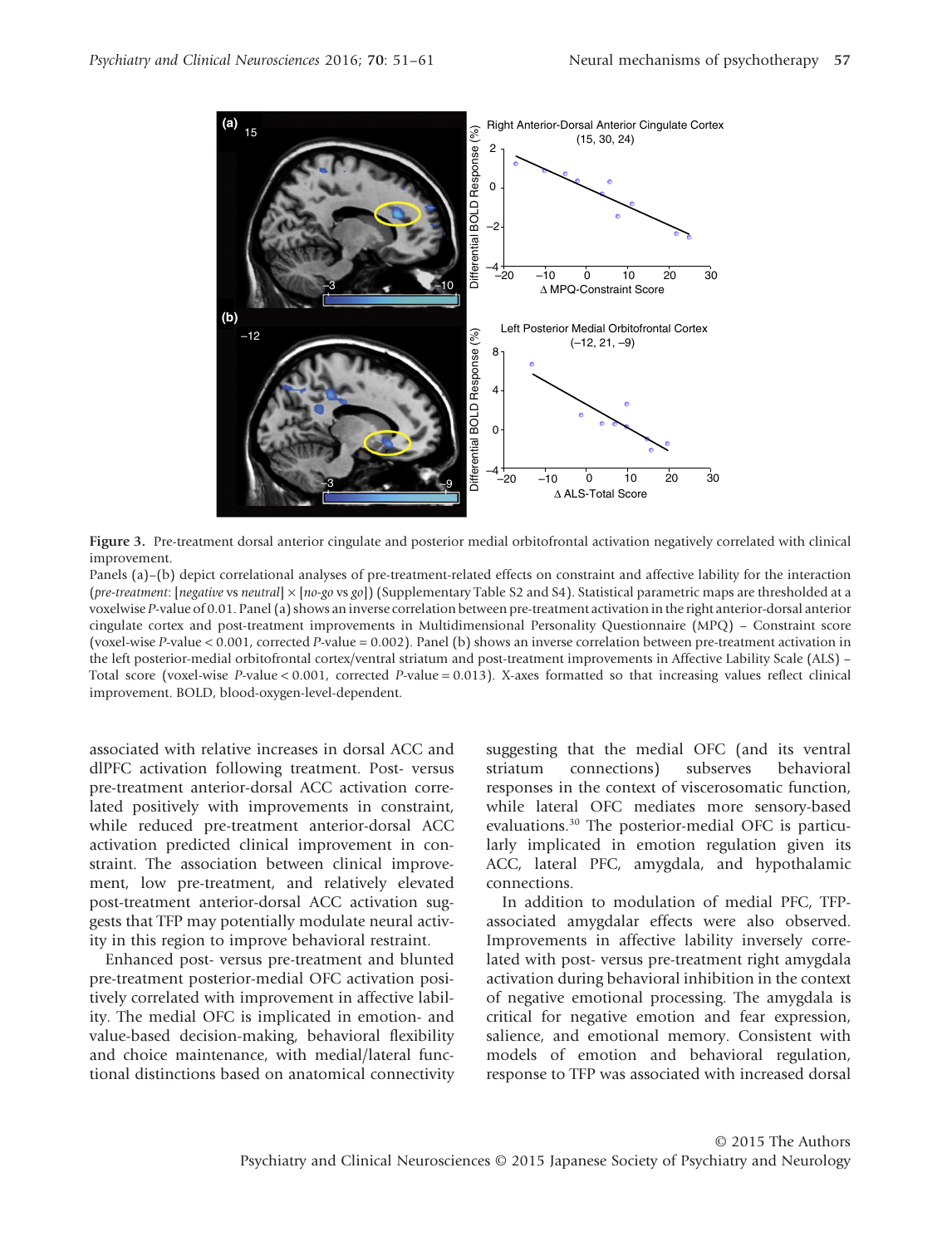ACC and posterior-medial OFC activation, along with reduced amygdala activation. These frontolimbic activation patterns suggest that BPD patients were potentially able to engage in task demands with reduced negative emotional interference post-treatment.

Apart from hypothesized frontolimbic regions, potentially important treatment-related changes in the vlPFC and hippocampus were also noted (Supplemental Tables S3 and S4). Decreased left vlPFC (*pars orbitalis* and *pars triangularis*) activation (post- vs pre-treatment) was observed during the interaction between negative emotional processing and behavioral inhibition. Post-treatment, a positive correlation was observed between increased left vlPFC (*pars orbitalis*) activation and improvements in aggression; pre-treatment activation in the *pars orbitalis* and *triangularis* portions of the vlPFC predicted improvements in constraint and affective lability, respectively. The ventral and anterior portions of the left vlPFC (*pars orbitalis*) are interconnected with the medial temporal lobe and are implicated in cognitive control processes that guide access to relevant semantic memories by facilitating flexibility and integration between contextually meaningful representations of perceptual, mnemonic, and behavioral responses.<sup>31</sup> Given the observed role of the vlPFC with the current task and the recall bias for salient, negatively valenced information in  $BPD<sub>i</sub><sup>16</sup>$  it might be hypothesized that treatment enabled a decreased need for goaldirected access to semantic information and that negative emotion was detected and controlled rapidly. Neutral stimuli were potentially interpreted more ambiguously and required additional evaluation. The observed positive correlation between *pars orbitalis* activation and improved aggression supports a relationship between cognitive control mechanisms and anger regulation. Posterior and dorsal portions of the vlPFC (*pars triangularis*) are implicated more in controlled semantic disambiguation en route to a behavioral response, facilitating controlled post-retrieval selection. $31$  Following treatment, this portion of the vlPFC was also relatively less active in response to negative versus neutral words, suggesting automatic forms of semantic-level conflict resolution in the context of negative emotion. The association of pre-treatment activity in the *pars orbitalis* and *triangularis* with improved constraint and affective lability may further suggest that these regions of the vlPFC are associated with

improvements in impulsivity and mood lability following TFP.

Decreased left hippocampal activation was also noted pre-to-post TFP treatment. The hippocampus is critical for rapid encoding, consolidation, and retrieval of contextual features. Consistent with relative decreased vlPFC activation, relative hippocampal activation decreases suggest a reduced need for semantic memory retrieval in the context of negative versus neutral emotion. In response to TFP, activation of the left hippocampus negatively correlated with improvement in affect lability and constraint, while pre-treatment hippocampal activation positively correlated with improvement in these symptom domains. In contrast, relative decreased hippocampal activation pre-treatment was predictive of improvements in measures of aggressive behavior. These results suggest potential differences in processing semantic memories associated with affective lability and constraint versus aggression that require further exploration.

We postulate that TFP treatment effects are primarily associated with top-down prefrontal control over limbic emotional reactivity and semantic memory processing systems. Another potential mechanism includes a cognitive form of semantic–linguistic modulation (many left-lateralized findings). This possible interpretation is consistent with a therapeutic model of TFP, which describes an engagement of the patient's 'observing ego' that leads to improved awareness of potentially threatening negative emotions and a renewed ability to integrate realistic representations of self and other.<sup>20</sup> The transference process is relational and may also engage socialcognitive systems. In addition, one may consider that TFP may potentially facilitate mechanisms of exposure, extinction, and reconsolidation in relation to challenging emotions and behavior enabling more adaptive associations and behaviors. These findings suggest that the dorsal ACC, posterior-medial OFC, vlPFC, amygdala and hippocampus warrant further investigation as potential biomarkers associated with clinical improvement following TFP treatment.

In a prior study of six BPD patients scanned before and after 12-weeks of dialectical behavioral therapy (DBT),<sup>32</sup> four individuals improved following DBT and displayed reduced amygdalar and hippocampal activation consistent with our findings. In a more recent 12-month post- versus pre-DBT neuroimaging study in 11 BPD patients and 11 healthy subjects, ROI analyses showed decreased amygdalar activa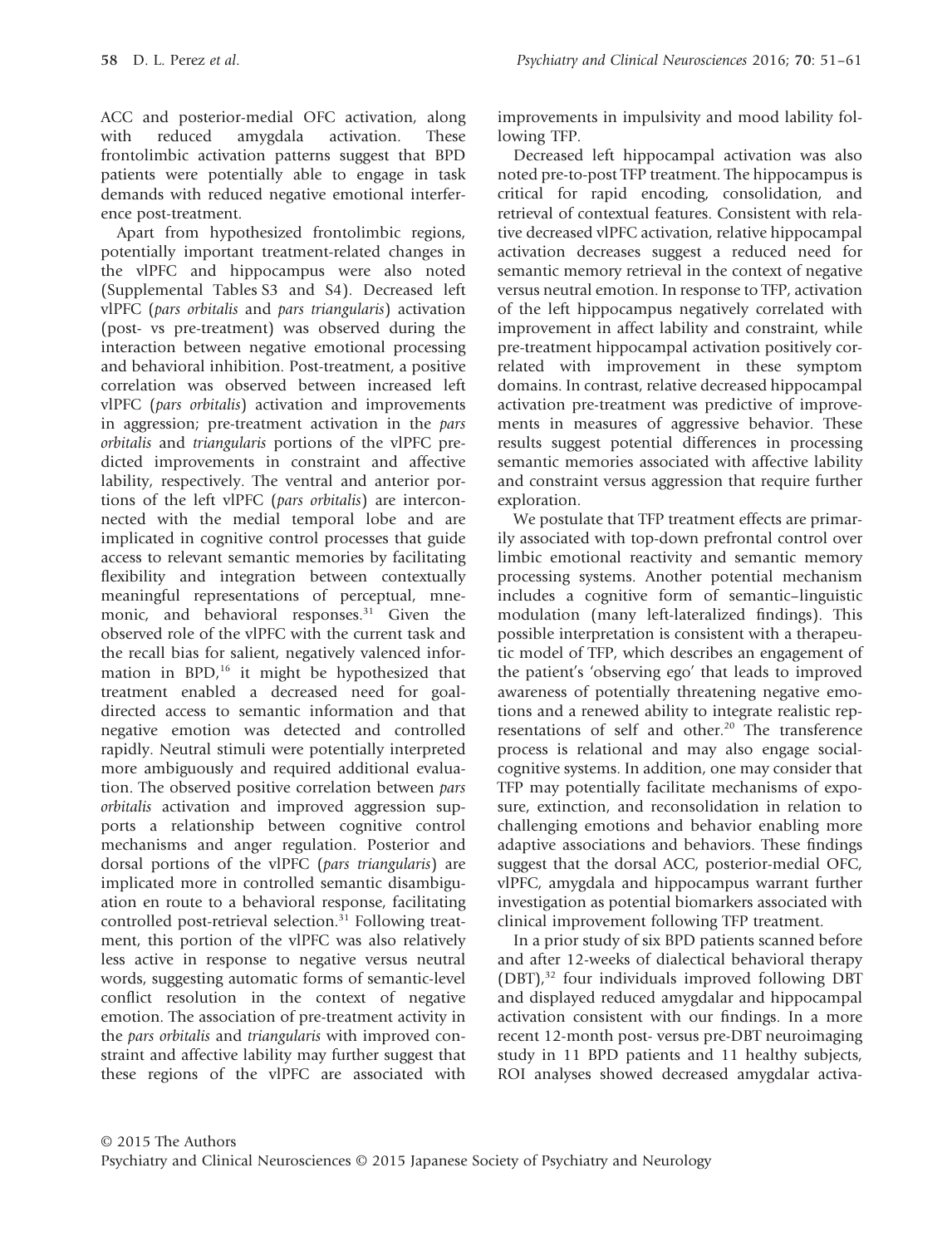tion, and an association between post-treatment decreased amygdala activation and improvements in emotion regulation.<sup>33</sup> These studies suggest some shared mechanisms of treatment and/or correlates of symptom reductions. In addition, two other studies have probed neural activation changes related to psychodynamic psychotherapy (neither in BPD). Following 15 months of psychodynamic psychotherapy, 16 subjects with depression demonstrated reduced left amygdala and anterior hippocampal activation.<sup>34</sup> Similar normalization of pre-treatment elevated amygdalar and hippocampal activation following short-term, psychodynamic inpatient psychotherapy in panic disorder has also been characterized.<sup>35</sup> Furthermore, pre-treatment relative increases in dorsal ACC, medial OFC and dlPFC activation have predicted clinical response to cognitive–behavioral therapy.36

There are several limitations of this study. Our BPD cohort had multiple axis I and II psychiatric comorbidities and five subjects were on psychotropic medications that were not held constant throughout the TFP treatment intervention (including four subjects discontinuing anxiolytic medications). These confounds were only partially controlled for using a within-subjects design. While holding medications constant would have strengthened our ability to attribute activation changes to TFP, this is particularly challenging in BPD patients. The current study nonetheless advances our understanding of brainsymptom relationships related to links between neural activation changes and improvements in constraint and affective lability. The lack of a matched healthy control group also limited the ability to account for time-related scanner and other nonspecific effects. While there is significant variability in the shape of BOLD responses collected across single subjects, it is important to note that the longitudinal stability of group activation maps in similarly robust cognitive tasks has been found to be reproducible and suitable for within-subjects designs.<sup>37</sup> Although the current findings are also limited by the small number of subjects and the interval range between scans (10–14 months), the delineation of clinically relevant neural activation changes related to psychodynamic psychotherapy have been scarcely studied to date.

In conclusion, this study provides preliminary empirical support for systems-level frontolimbic neural mechanisms and potential biomarkers associated with clinical improvements in patients with BPD following TFP. These results advance our currently limited understanding of neural mechanisms associated with psychodynamically oriented psychotherapy. Activation in the anterior-dorsal ACC, posterior-medial OFC, amygdala-hippocampus, and vlPFC was associated with improvements in behavioral constraint, emotional regulation and/or aggression in patients with BPD. Future research should seek to replicate these findings in a larger, controlled sample, and investigate hypoactivation of the anterior-dorsal ACC and posterior-medial OFC as possible endophenotypes linked to impulsivity and affective lability, respectively, in BPD and individuals at increased risk for developing BPD.

## **ACKNOWLEDGMENTS**

This work was supported by an NINDS (R25NS065743-05S1) grant to Dr Perez and partial support from the DeWitt Wallace Fund. All authors report no conflicts of interest. Author Contributions: Drs Pan, Cain, Clarkin, Lenzenweger, Kernberg, Levy, Epstein, Silbersweig, and Stern contributed to the concept/design. Drs Pan, Root, Tuescher, Cain, Clarkin, Lenzenweger, Kernberg, and Levy contributed to the data acquisition. Drs Perez, Vago, Pan, Silbersweig, and Stern, and Mr Fuchs and Ms Leung contributed to the analysis/data interpretation. Drs Perez, Vago, Pan, Silbersweig, and Stern drafted the article and all authors revised the manuscript.

#### **REFERENCES**

- 1. Clarkin JF, Levy KN, Lenzenweger MF, Kernberg OF. The Personality Disorders Institute/Borderline Personality Disorder Research Foundation randomized control trial for borderline personality disorder: Rationale, methods, and patient characteristics. *J. Pers. Disord.* 2004; **18**: 52–72.
- 2. Levy KN, Clarkin JF, Yeomans FE, Scott LN, Wasserman RH, Kernberg OF. The mechanisms of change in the treatment of borderline personality disorder with transference focused psychotherapy. *J. Clin. Psychol.* 2006; **62**: 481– 501.
- 3. Minzenberg MJ, Fan J, New AS, Tang CY, Siever LJ. Frontolimbic dysfunction in response to facial emotion in borderline personality disorder: An event-related fMRI study. *Psychiatry Res.* 2007; **155**: 231–243.
- 4. Wingenfeld K, Rullkoetter N, Mensebach C *et al*. Neural correlates of the individual emotional Stroop in borderline personality disorder. *Psychoneuroendocrinology* 2009; **34**: 571–586.
- 5. Kraus A, Valerius G, Seifritz E *et al*. Script-driven imagery of self-injurious behavior in patients with borderline per-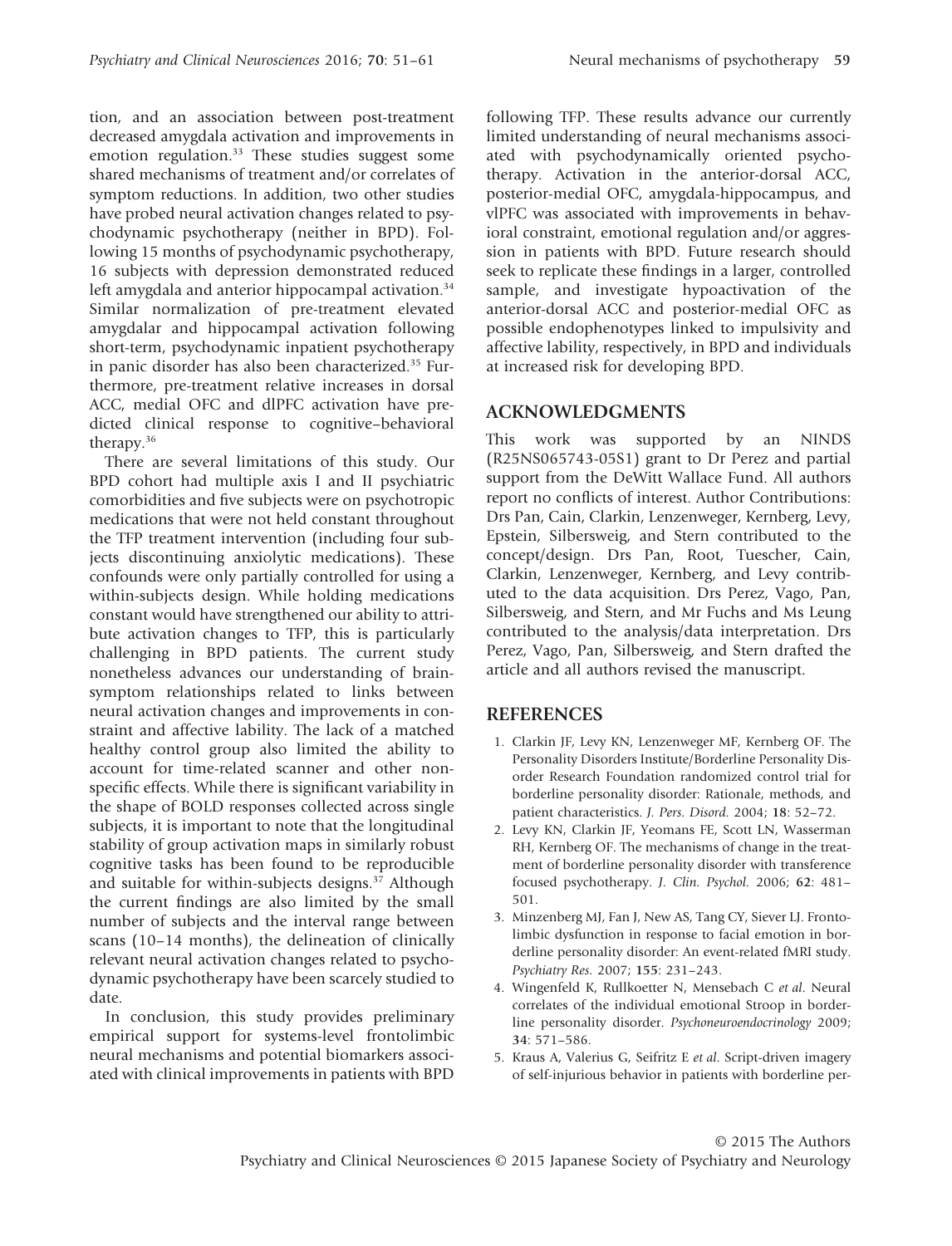sonality disorder: A pilot FMRI study. *Acta Psychiatr. Scand.* 2010; **121**: 41–51.

- 6. Schulze L, Domes G, Kruger A *et al*. Neuronal correlates of cognitive reappraisal in borderline patients with affective instability. *Biol. Psychiatry* 2011; **69**: 564–573.
- 7. Donegan NH, Sanislow CA, Blumberg HP *et al*. Amygdala hyperreactivity in borderline personality disorder: Implications for emotional dysregulation. *Biol. Psychiatry* 2003; **54**: 1284–1293.
- 8. Herpertz SC, Dietrich TM, Wenning B *et al*. Evidence of abnormal amygdala functioning in borderline personality disorder: A functional MRI study. *Biol. Psychiatry* 2001; **50**: 292–298.
- 9. Niedtfeld I, Schulze L, Kirsch P, Herpertz SC, Bohus M, Schmahl C. Affect regulation and pain in borderline personality disorder: A possible link to the understanding of self-injury. *Biol. Psychiatry* 2010; **68**: 383–391.
- 10. Kamphausen S, Schroder P, Maier S *et al*. Medial prefrontal dysfunction and prolonged amygdala response during instructed fear processing in borderline personality disorder. *World J. Biol. Psychiatry* 2013; **14**: 307–318, S1–4.
- 11. Hazlett EA, Zhang J, New AS *et al*. Potentiated amygdala response to repeated emotional pictures in borderline personality disorder. *Biol. Psychiatry* 2012; **72**: 448–456.
- 12. Cullen KR, Vizueta N, Thomas KM *et al*. Amygdala functional connectivity in young women with borderline personality disorder. *Brain Connect.* 2011; **1**: 61–71.
- 13. McCloskey MS, New AS, Siever LJ *et al*. Evaluation of behavioral impulsivity and aggression tasks as endophenotypes for borderline personality disorder. *J. Psychiatr. Res.* 2009; **43**: 1036–1048.
- 14. Rentrop M, Backenstrass M, Jaentsch B *et al*. Response inhibition in borderline personality disorder: Performance in a Go/Nogo task. *Psychopathology* 2008; **41**: 50–57.
- 15. Lenzenweger MF, Clarkin JF, Fertuck EA, Kernberg OF. Executive neurocognitive functioning and neurobehavioral systems indicators in borderline personality disorder: A preliminary study. *J. Pers. Disord.* 2004; **18**: 421–438.
- 16. Korfine L, Hooley JM. Directed forgetting of emotional stimuli in borderline personality disorder. *J. Abnorm. Psychol.* 2000; **109**: 214–221.
- 17. Goldstein M, Brendel G, Tuescher O *et al*. Neural substrates of the interaction of emotional stimulus processing and motor inhibitory control: An emotional linguistic go/no-go fMRI study. *Neuroimage* 2007; **36**: 1026–1040.
- 18. Silbersweig D, Clarkin JF, Goldstein M *et al*. Failure of frontolimbic inhibitory function in the context of negative emotion in borderline personality disorder. *Am. J. Psychiatry* 2007; **164**: 1832–1841.
- 19. Jacob GA, Zvonik K, Kamphausen S *et al*. Emotional modulation of motor response inhibition in women with borderline personality disorder: An fMRI study. *J. Psychiatry Neurosci.* 2013; **38**: 164–172.
- 20. Kernberg OF, Yeomans FE, Clarkin JF, Levy KN. Transference focused psychotherapy: Overview and update. *Int. J. Psychoanal.* 2008; **89**: 601–620.
- 21. Clarkin JF, Levy KN, Lenzenweger MF, Kernberg OF. Evaluating three treatments for borderline personality disorder: A multiwave study. *Am. J. Psychiatry* 2007; **164**: 922–928.
- 22. Loranger AW, Sartorius N, Andreoli A *et al*. The International Personality Disorder Examination. The World Health Organization/Alcohol, Drug Abuse, and Mental Health Administration international pilot study of personality disorders. *Arch. Gen. Psychiatry* 1994; **51**: 215–224.
- 23. Clarkin JF, Yeoman FE, Kernberg OF. *Psychotherapy for Borderline Personality*. John Wiley & Sons, New York, 1999.
- 24. Tellegen A. *Brief Manual for the Multidimensional Personality Questionnaire*. University of Minnesota, Minneapolis, MN, 1982.
- 25. Harvey PD, Greenberg BR, Serper MR. The affective lability scales: Development, reliability, and validity. *J. Clin. Psychol.* 1989; **45**: 786–793.
- 26. Coccaro EF, Harvey PD, Kupsaw-Lawrence E, Herbert JL, Bernstein DP. Development of neuropharmacologically based behavioral assessments of impulsive aggressive behavior. *J. Neuropsychiatry Clin. Neurosci.* 1991; **3**: S44– S51.
- 27. Clarkin JF, De Panfilis C. Developing conceptualization of borderline personality disorder. *J. Nerv. Ment. Dis.* 2013; **201**: 88–93.
- 28. Brendel GR, Stern E, Silbersweig DA. Defining the neurocircuitry of borderline personality disorder: Functional neuroimaging approaches. *Dev. Psychopathol.* 2005; **17**: 1197–1206.
- 29. Etkin A, Egner T, Kalisch R. Emotional processing in anterior cingulate and medial prefrontal cortex. *Trends Cogn. Sci.* 2011; **15**: 85–93.
- 30. Ongur D, Price JL. The organization of networks within the orbital and medial prefrontal cortex of rats, monkeys and humans. *Cereb. Cortex* 2000; **10**: 206–219.
- 31. Badre D, Wagner AD. Left ventrolateral prefrontal cortex and the cognitive control of memory. *Neuropsychologia* 2007; **45**: 2883–2901.
- 32. Schnell K, Herpertz SC. Effects of dialectic-behavioraltherapy on the neural correlates of affective hyperarousal in borderline personality disorder. *J. Psychiatr. Res.* 2007; **41**: 837–847.
- 33. Goodman M, Carpenter D, Tang CY *et al*. Dialectical behavior therapy alters emotion regulation and amygdala activity in patients with borderline personality disorder. *J. Psychiatr. Res.* 2014; **57**: 108–116.
- 34. Buchheim A, Viviani R, Kessler H *et al*. Changes in prefrontal-limbic function in major depression after 15 months of long-term psychotherapy. *PLoS ONE* 2012; **7**: e33745.
- 35. Beutel ME, Stark R, Pan H, Silbersweig D, Dietrich S. Changes of brain activation pre- post short-term psycho-